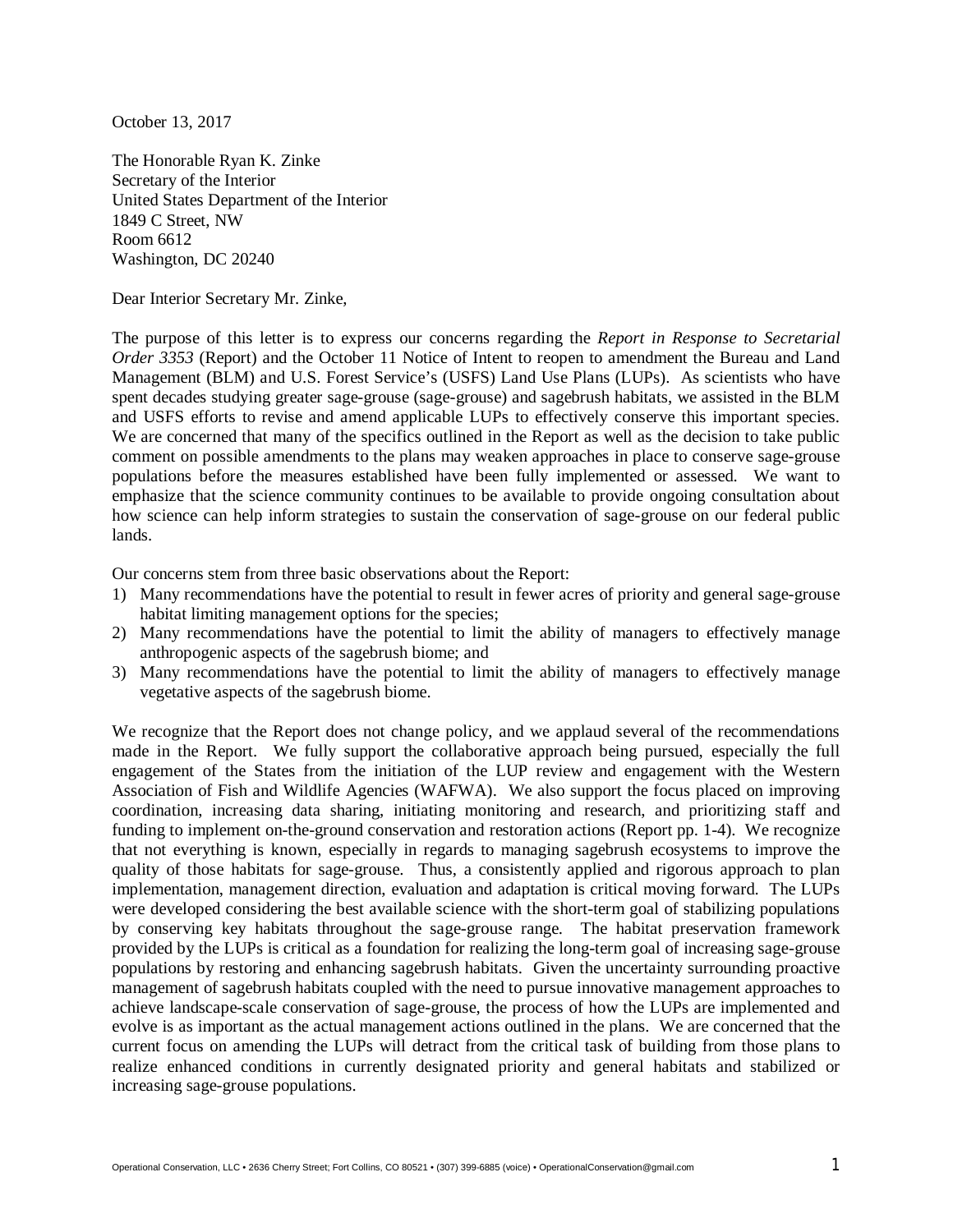An unprecedented level of collaboration among States, Federal agencies, and other stakeholders was required to amend and revise BLM and USFS LUPs to address sage-grouse populations and habitats. Those revising the LUPs considered the consistency, adequacy and durability of conservation measures relative to recommendations provided through the National Technical Team (BLM) and Conservation Objectives Team (USFWS) sage-grouse reports, ensuring that recommendations from the foremost sagegrouse experts were taken into account through the revision process. Further, decades of extensive published literature on sage-grouse and sagebrush habitats helped frame the BLM and USFS's management strategies. This literature is summarized in volume 38 of Studies in Avian Biology (*Greater sage-grouse: ecology and conservation of a landscape species and its habitats* edited by Dr. S. T. Knick and Dr. J. W. Connelly) as well as the USGS's Summary of Science report: *Summary of science, activities, programs, and policies that influence the rangewide conservation of Greater sage-grouse*  (Manier et al. 2013).

It is worth noting that the Policy to Evaluate Conservation Efforts (PECE) (68 FR 15100) was used heavily as part of the September 2015 decision when considering the overall efforts of the States, private landowners, and the Federal LUPs. The PECE policy provides regulatory flexibility and is used by the USFWS to ensure regulatory certainty of conservation measures that have yet to be fully manifested. But the requirements of certainty of implementation and effectiveness of the plans must be met for those assurances to develop and support the USFWS' not warranted decision for sage-grouse in the future. Thus, the successful implementation of the LUPs is necessary to maintain the not warranted listing decision through interim reviews by the USFWS.

The sage-grouse is an indicator species for the health of the interior West's sagebrush steppe ecosystem, and healthy sagebrush habitats not only support over 350 plant and animal species including some of America's most iconic species of wildlife, but are essential for the economic sustainability of human communities in the western U.S. Today, sage-grouse are present in just over half their historical range, and the number of males counted each spring for the majority of populations across the range of the species has declined since the 1960s. A recent analysis by WAFWA suggested a long-term decline of approximately 1% annually from 1965 to 2015 (http://www.wafwa.org/). Declining populations and reduced distribution led the USFWS to conclude that the sage-grouse warranted protection under the Endangered Species Act, but this decision was overturned largely because of the regulatory certainty established by the amended and revised LUPs in combination with State conservation plans and efforts on private lands across the West.

In the following sections we elaborate on our three primary concerns and address some miscellaneous issues we identified in the Report.

### **1) Priority and General Habitat Management Areas**

The Report makes several recommendations that could influence the amount of habitat being managed for sage-grouse. The DOI Sage-grouse Review Team (DOI Team) identified the need for flexibility to modify priority (PPH) and general (PGH) habitat management areas, including a potential plan amendment to "develop criteria for making future adjustments to habitat management area boundaries" (Report Appendix A, p. 17). Further, the DOI Team recommended potential plan amendments to consider eliminating general habitat management areas in Utah (Report Appendix A, p. 18) and removing Sagebrush Focal Area (SFA) designation (Report Appendix A, p. 17). Priority and general habitat designations were based on distributional patterns of nesting females from breeding areas (leks) in combination with the number of sage-grouse breeding on those leks and, in most instances, include the diversity of habitats required to sustain populations from lek complexes through their annual life-cycle. Sage-grouse are considered a landscape-scale species as populations generally inhabit large, interconnected expanses of sagebrush. Within this landscape, sage-grouse rely on habitats with a diversity of species and subspecies of sagebrush interspersed with a variety of other habitats (e.g., riparian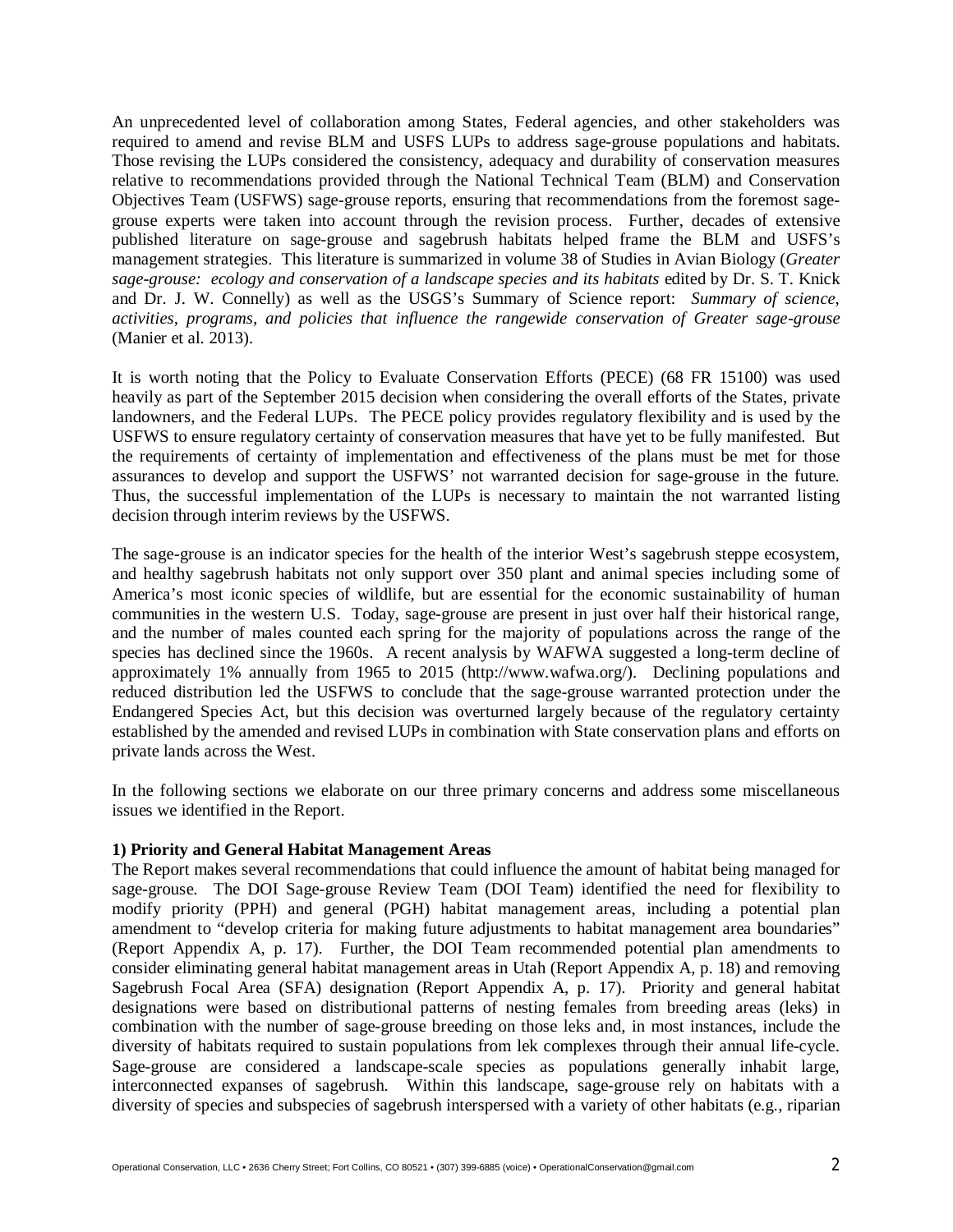meadows, agricultural lands, grasslands). Habitats not dominated by sagebrush are usually intermixed with stands of sagebrush and are used by sage-grouse during certain times of the year (e.g., summer) or during certain years (e.g., severe drought). The research is unequivocal that those developing management approaches should view the landscape holistically from the need to provide large, functional, connected habitat patches that include the diversity of resources sage-grouse require seasonally and annually.

Approximately 30% of the area identified as the sage-grouse conservation area delineated in the Conservation Assessment of Greater Sage-grouse (2004) is designated habitat (i.e., PPH plus PGH), with approximately 14% of this area being designated as priority habitat. Further, approximately 42% of the current distribution of the species is designated as priority habitat. It is worth noting that because development is still allowed in PPH and, to a greater extent, PGH, degradation of designated habitats will continue to occur over time. Therefore, it is vital that we at least maintain the amount of habitat under greater protection established in the plans while also moving to increase habitat quality in these areas by improving sagebrush range health through enhancement and restoration.

We recommend that any modifications to sage-grouse habitat management boundaries consider the extent and diversity of habitats required by the species. The total amount of land currently identified as priority and general habitat should, at a minimum, not be reduced as a result of boundary modifications, and any areas meant to replace PPH or PGH lost as a result of boundary modifications should provide the species with high quality, diverse sagebrush habitats. SFAs should not be necessary if the quantity (at a minimum) and quality of priority habitats are maintained and managed appropriately.

# **2) Anthropogenic Considerations**

The Report makes several recommendations meant to facilitate and promote the development of oil and gas reserves in sage-grouse habitats. The DOI Team recommends considering a potential plan amendment to rescind agency guidance on prioritizing leasing outside of important habitats, emphasizing to staff that all habitats are open for leasing (Report Appendix A, p. 2), and investigating "opportunities to provide additional waivers, modifications, and exceptions through policy or potential plan amendments" for leasing (Report p. 5) and "accommodating the need for mineral material sales" (sand and gravel) in priority habitat management areas (Report Appendix A, p. 13). The DOI Team further recommends evaluating potential plan amendments "to consider adjusting lek buffers" (Report Appendix A, p. 16), to "clarify disturbance and density requirements" (Report Appendix A, p. 2), and to "determine if a controlled surface use (CSU) stipulation could be changed" (Report Appendix A, p. 1). Although the DOI Team did not elaborate, no surface occupancy (NSO) stipulations in priority habitat management areas were also identified as an issue (Report Appendix A, p. 1). Surface disturbance thresholds and avoidance measures established in the LUPs are based on a substantial amount of data resulting from more than 25 investigations of the response of sage-grouse to energy development. All of the studies investigating the response of sage-grouse to oil and gas development report negative impacts of development on sage-grouse and no studies identify a positive influence of development on individuals, populations or habitats. Sage-grouse population-level declines in response to energy development result from avoidance of infrastructure during one or more seasons and reduced recruitment, productivity, and/or survival. Population declines have consistently been reported when well pad densities exceed 1 pad/square mile. Impacts to sage-grouse are most severe if the infrastructure associated with energy development occurs near sagebrush habitats, but population-level effects remain consistently discernible out to a distance of approximately 4 miles and impacts to 11 miles on trends in the number of males counted on leks range-wide have been reported.

We recommend maintaining current oil and gas infrastructure density and avoidance stipulations in priority habitats as the objective in priority habitats range-wide, and only considering changing these objectives in defined areas where site-specific sage-grouse data empirically and rigorously suggest these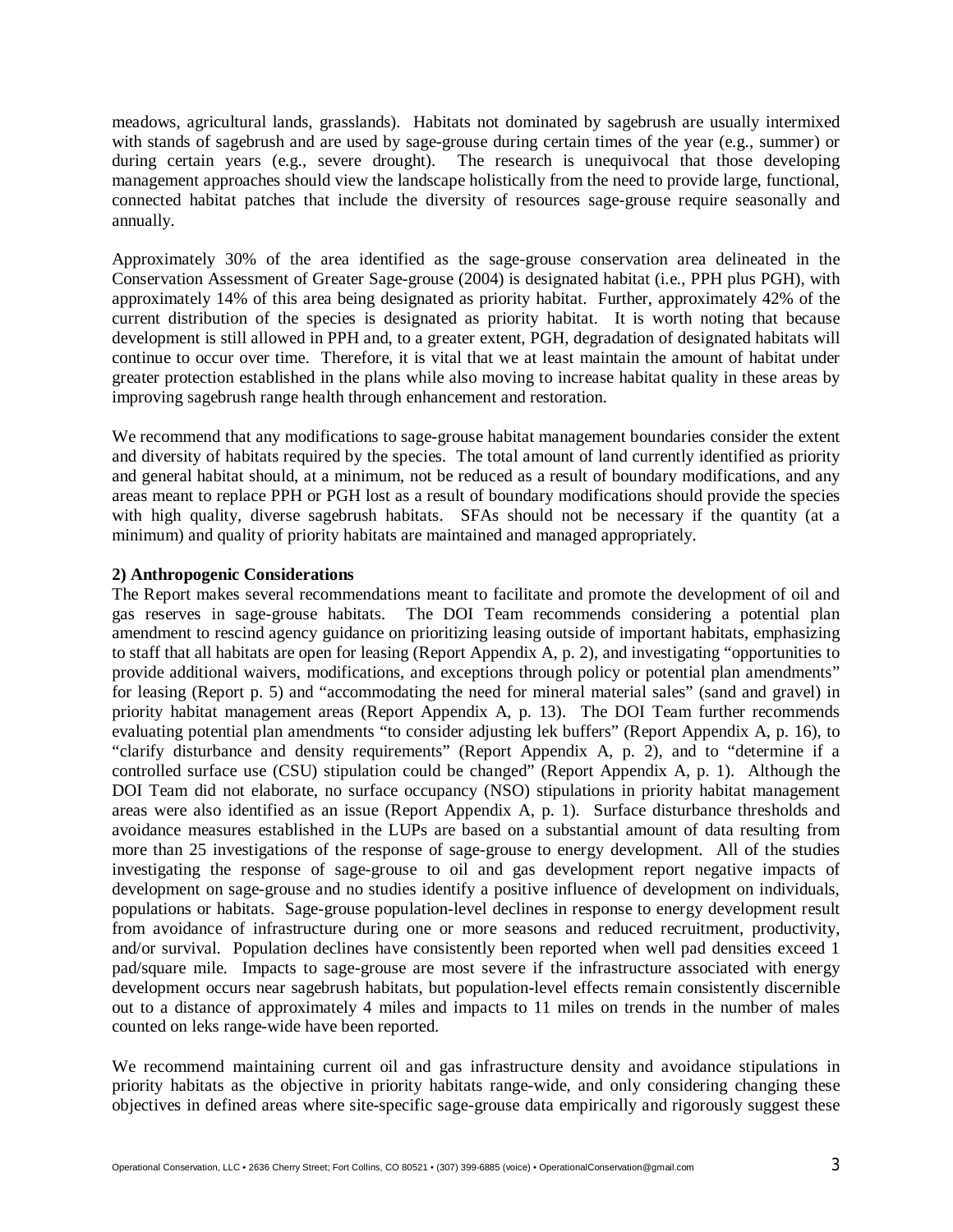stipulations can be modified without negatively impacting habitat use, fecundity or population growthrate of the local sage-grouse population. It is important to note that changes to these objectives should be considered in both directions—e.g., increases to NSO distances and decreases to density thresholds should also be considered on a site-by-site basis based on local data.

With the intention of increasing flexibility to develop in priority habitats, the DOI Team recommends considering "changes to the Federal compensatory mitigation standard" (Report pp. 6-7) and a "potential plan amendment to change the net conservation gain standard" (Report Appendix A, p. 3). Compensatory mitigation is used to compensate for unavoidable impacts that remain after all appropriate avoidance and minimization measures have been applied, and is accomplished by replacing or providing substitute resources or environments through the restoration, creation, or enhancement of resources and their values, services, and functions. However, the literature suggests that a tremendous amount of uncertainty exists as to the vegetative and sage-grouse population outcomes of manipulations intended to restore, create or enhance sagebrush habitats. As such, compensatory mitigation measures should balance the spatial and temporal risk associated with mitigation projects and the predicted long-term effects. This should not be interpreted as discouraging high risk projects where substantial conservation gain is possible; in many respects, innovation in new mitigation strategies and practices need to be considered and explored to advance our understanding and ability to achieve landscape-scale conservation of sagebrush habitats. A net conservation gain standard is necessary to allay the inherent spatial and temporal risk associated with compensatory mitigation projects meant to create, enhance or restore sagebrush habitats.

We recommend strictly adhering to the mitigation hierarchy of avoidance, minimization, and compensation for unavoidable impacts. We additionally recommend maintaining a net conservation gain standard to balance the spatial and temporal risk associated with sagebrush habitat management. To achieve long-term success, it will also be necessary to strictly adhere to adaptive management principles when managing sagebrush habitats for sage-grouse. Following these principles will inherently facilitate the application and advancement of the LUPs and the conservation principles described therein and increase the likelihood of attaining net conservation gain long-term across the sage-grouse range. Further, it is important to ensure any measure of mitigation success be evaluated in biological and functional terms for sage-grouse.

# **3) Vegetation Management**

The Report makes several recommendations that could limit the effectiveness of vegetation management, including livestock grazing, in sage-grouse habitats. The DOI Team recommends "a potential plan amendment to revise the habitat objectives tables" included in the LUPs (Report p. 7). The DOI Team further recommends clarifying "existing policy and regulations that allow animal unit months (AUMs) to increase based on forage availability" (Report Appendix A, p. 10). As with the scientific evidence supporting the energy development stipulations, the habitat objectives established in the LUPs are based on extensive published literature. These habitat objectives were established to provide sage-grouse with quality habitat conditions across seasons, and represent one of the few places in the LUPs where the underlying issue with sage-grouse of prevalent vegetative degradation across the sagebrush biome is directly addressed. Livestock grazing is the most widespread land use across the sagebrush biome. The long-term effects of grazing the sagebrush system are primarily seen as shifts in the state of the vegetation from native understory grasses and forbs to plant species more tolerant of grazing; this shift occurred in much of the West over a relatively short time-period of extensive overgrazing during drought conditions in the early 1900s. Because of historic impacts of livestock on plant species composition combined with successional change in sagebrush ecosystems, reduced numbers of livestock in the modern era has not reduced effects of grazing, but rather slowed the rate of vegetative degradation.

We recommend that vegetation goals are established relative to the ecological site paradigm and management strives towards restoring and maintaining vegetative conditions in the reference state. In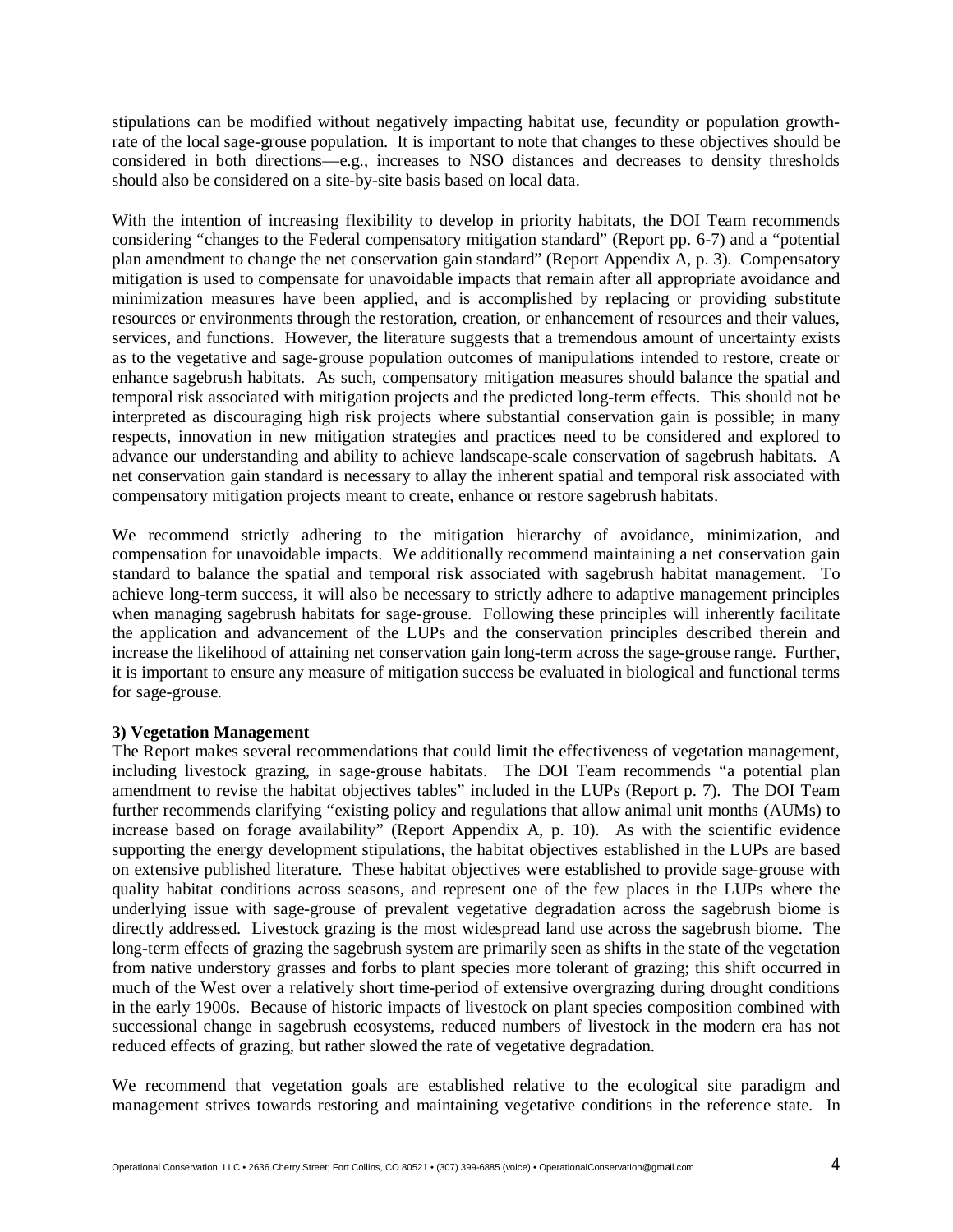situations where results from the rigorous evaluation of site-specific data are not available, we recommend that the guidelines established for vegetation structure, cover, and composition in the LUPs be maintained as the objective in priority habitats. Because the values included in the habitat objectives tables were based on vegetative conditions measured at sage-grouse seasonal use locations throughout the species' range that were, in virtually all cases, grazed by livestock, we emphasize that areas where it is empirically demonstrated that site potential does not allow for the vegetative guidelines to be met will be infrequent and small (e.g., soil inclusions).

## **Miscellaneous Issues**

- 1. The DOI Team recommended that "new captive breeding [of sage-grouse] efforts continue to be investigated" (Report p. 10). The scientific literature is conclusive in establishing that the captiverearing of wildlife in general should be used sparingly and as a last resort when other conservation alternatives are unavailable or have been exhausted. The most extensive research on raising sagegrouse in captivity is from Colorado, where the brood augmentation approach pursued was met with limited success recruiting individuals into wild populations. The Attwater's Prairie-Chicken, a species similar to sage-grouse, has been bred in captivity since 1992, yet this program has yet to result in a self-sustaining wild population. Therefore, we recommend that the current focus remain on conserving and restoring the habitats sage-grouse depend on, and that resources that could help habitat efforts not be diverted to investigate a management alternative that is currently unnecessary.
- 2. The DOI Team recommended investigating "options for corvid control, including streamlining approval and reporting requirements" (Report p. 11). Limited information suggests predator control may benefit some game bird populations short-term in small areas with degraded and fragmented habitat. However, there is no evidence supporting the implementation of predator control programs long-term over large areas as an effective sage-grouse conservation tool. We recommend that the focus of sage-grouse management remain on habitat quantity and quality except in isolated cases where the empirical and rigorous assessment of site-specific data establishes that predation is limiting a population. In these isolated cases, the cause of the problem (e.g., habitat fragmentation) needs to be addressed concomitantly with the implementation of predator control.
- 3. The DOI Team recommends pursuing "statewide or range-wide population objectives or targets" (Report p. 11). Although we do not disagree with setting population objectives, we want to emphasize that a focus on populations cannot come at the expense of a focus on habitats. We agree with the DOI Team in that "the best method for determining sage-grouse viability is to assess a combination of habitat availability [and quality] and populations [assuming reliable population data], which are inseparable" (Report p. 11).

### **LUP Implementation**

Ultimately, all conservation and management must occur at the local level. To be accomplished effectively and sustainably, conservation needs to be an integral facet of a community's identity—it needs to reflect the values of the community and meet the needs of its individuals. Given the commitment established in the Report of continuing "to work with partners to prioritize staff and funding to implement on-the-ground actions to conserve and restore sage-grouse habitats" (Report p. 1), partnership building and coordination needs to occur at all management and conservation levels (i.e., Federal, State, regional and local). Science-based, community-level programs built on a regional framework and conducted across the sagebrush ecosystem are the most efficient way we can successfully and sustainably engage in proactive conservation of this system. We recommend putting more thought into the bullet list included in Section IV d of the Report (p. 12), and developing the cross-scale coordination suggested by the narrative in this Section into a holistic science-based conservation program that benefits the wildlife and people reliant on sagebrush ecosystems across the West.